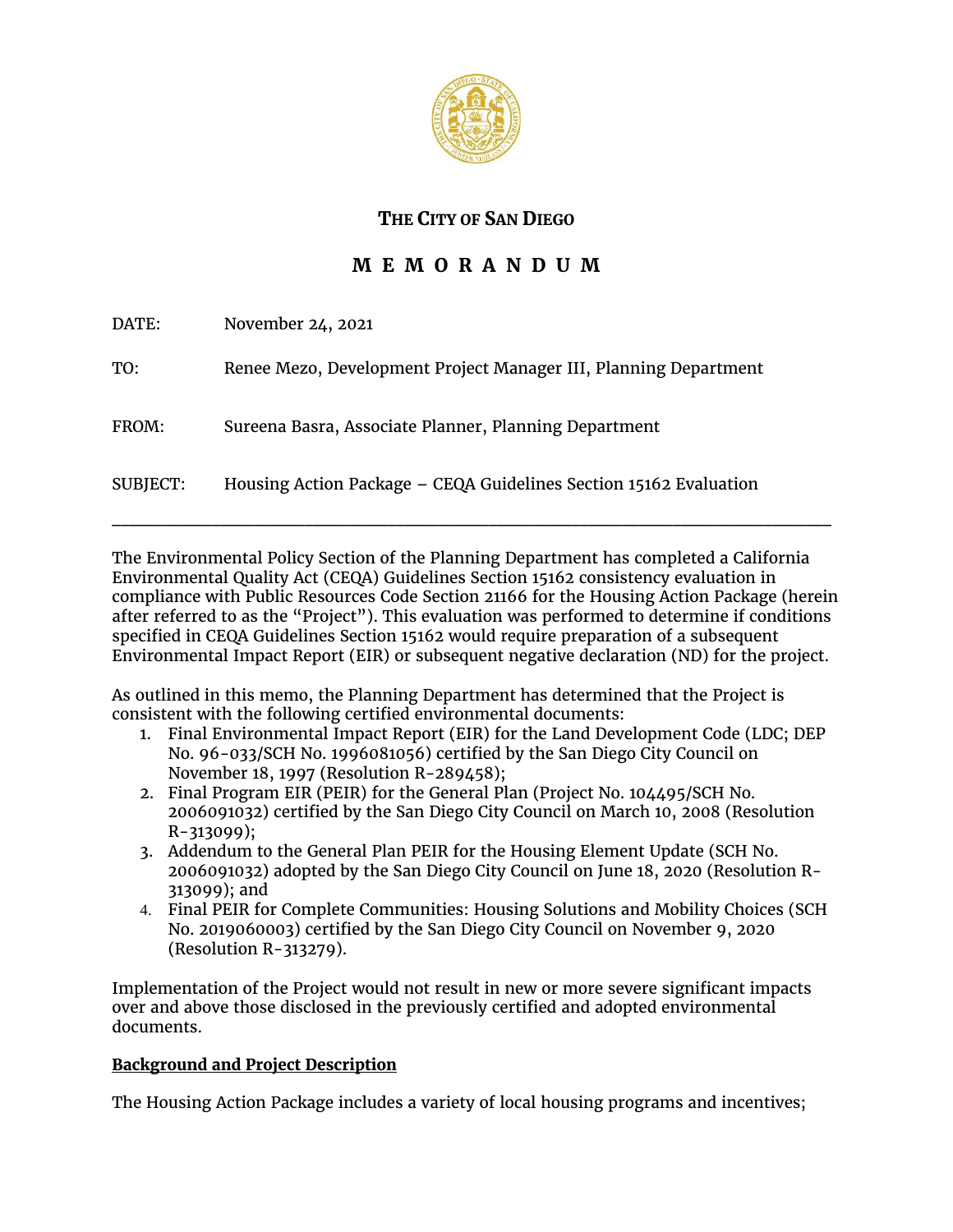Page 2 Renee Mezo, Planning Department November 24, 2021

implementing regulations for California Senate Bill 9 (SB 9); and amendments to the City's Accessory Dwelling Unit and Junior Accessory Dwelling Unit (ADU/JADU) Regulations that address privacy, enhancement of the urban tree canopy, and contributions to needed infrastructure. The Project is proposing the following amendments to the San Diego Municipal Code (SDMC):

## **Local Housing Programs and Incentives**

### *Employee Housing Incentive Program*

Amend SDMC Sections 98.0502 and 143.0742 to allow non-residential development in Transit Priority Areas (TPAs) to receive incentives if it pays into the Affordable Housing Trust Fund or builds affordable homes.

### *Live/Work Flexibility*

Amend SDMC Sections 131.0623 and 141.0311 to amend requirements for Live/Work units to encourage more opportunities for residents to work from home or live in closer proximity to their place of work.

### *Affordable Housing in All Communities*

Amend SDMC Sections 142.1305, 143.0745 and 143.0746 to allow 100% affordable housing and density bonus units in TPAs/Highest and High Resource Communities with less than 5% affordable housing.

### *Housing for Families*

Amend SDMC Section 143.0720 to incentivize the construction of housing units with 3+ rooms for families including intergenerational families.

### *Housing at City Facilities*

Amend SDMC Section 143.0746 to allow for by-right housing development on City-owned sites.

## *Housing Accessibility Program*

The proposed Housing Accessibility Program will replace the entire existing program as provided in SDMC Chapter 14, Article 5, Division 40 to incentivize the construction of American Disabilities Act (ADA) accessible housing.

## **Senate Bill 9 Implementation**

Adopt SDMC Chapter 14, Article 3, Division 13 which will allow lot split and duplexes on single family zones in accordance with SB 9.

# **Amendments to the Accessory Dwelling Unit and Junior Accessory Dwelling Unit Regulations**

Amend SDMC Sections 141.0302, 142.0640, 151.0401, 155.0238, 1516.0107, 1516.0112, 1516.0117, 1516.0122, and 1516.0131 to require the following:

1. Require  $\mu$ <sup>'</sup> interior side yard and rear yard setback along property lines that abut other properties zoned for or developed with residential uses (currently 0' setback is allowed);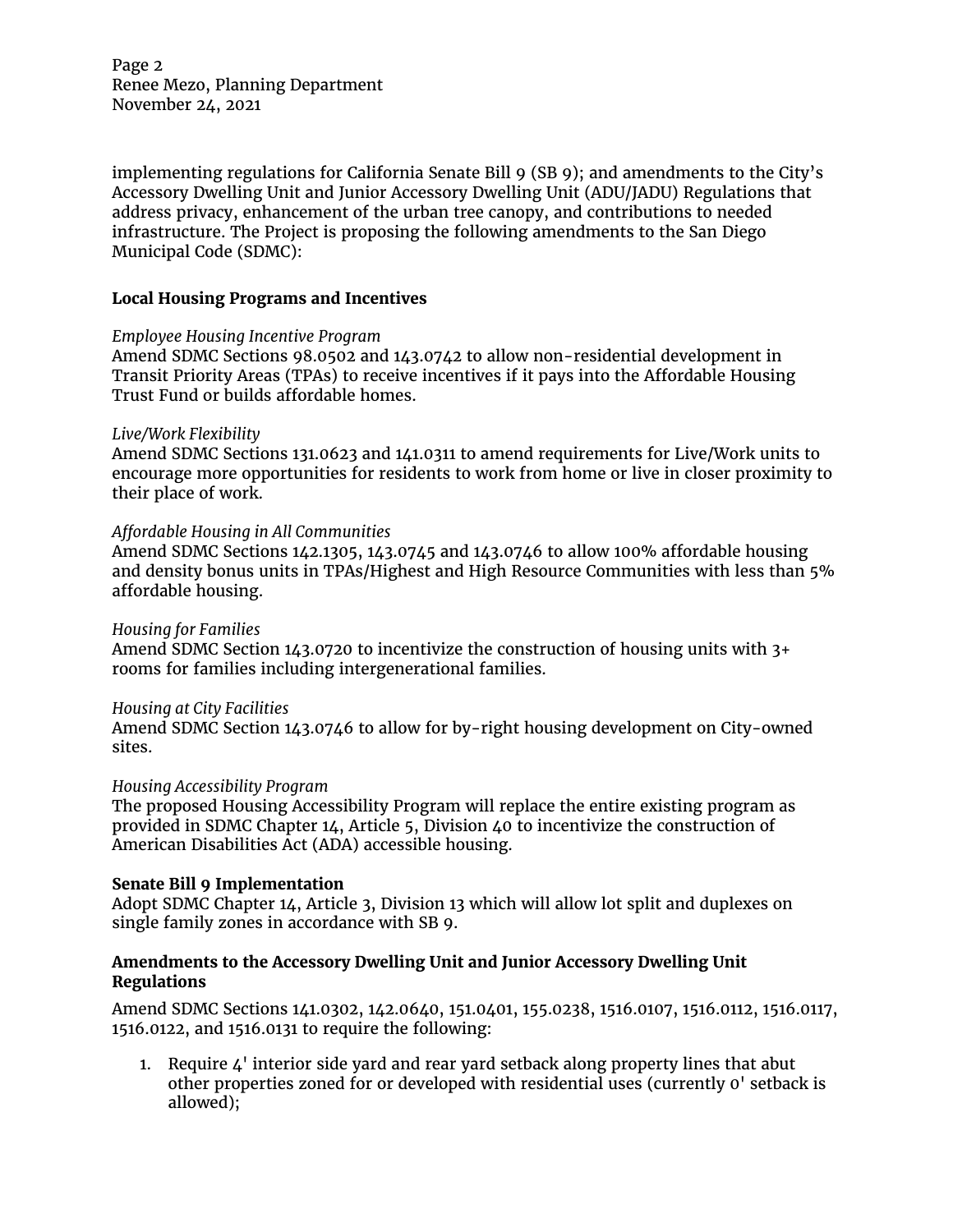- 2. Require one tree on the premises for every 5,000 square feet of lot area (with a minimum of one tree), and if the project exceeds three ADUs, compliance with the street tree regulations; and
- 3. Impose Development Impact Fees (DIF) for ADUs over 750 square feet (after the first two ADUs).

## **Previously Certified and Adopted CEQA Documents**

## *Final EIR for the LDC (1997)*

The LDC EIR analyzed the environmental effects associated with adoption and implementation of the proposed LDC, related regulations, amendments, and appeals. The LDC EIR identified significant unmitigated impacts in the following issue areas: Land Use, Biological Resources, Landform Alteration, Historical Resources, Paleontological Resources, and Human Health and Public Safety. Cumulative impacts were also identified to Soils/Erosion Hazard, Air Quality, Hydrology/Water Quality, Biological Resources, Land Use, Transportation/Circulation, Landform Alteration, Historical Resources, and Paleontological Resources. A Mitigation Monitoring and Reporting Program (MMRP) was adopted with the LDC EIR to reduce potentially significant impacts to Land Use, Biological Resources, Historical Resources, Landform Alteration/Neighborhood Character, Paleontological Resources, Natural Resources, and Human Health and Safety.

# *Final PEIR for the General Plan (2008) and Addendum to the General Plan PEIR for the Housing Element Update (2020)*

The Final PEIR for the General Plan found that, although significant impacts could be mitigated through a review of discretionary projects, implementation of the General Plan would result in significant and unavoidable impacts to Agricultural Resources, Air Quality, Biological Resources, Geologic Conditions, Health and Safety, Historic Resources, Hydrology, Land Use, Mineral Resources, Noise, Paleontological Resources, Population and Housing, Public Facilities, Public Utilities, Transportation/Traffic/Circulation/Parking, Visual Effects and Neighborhood Character, and Water Quality as site-specific details of future development projects are unknown at this time. An MMRP was adopted with the General Plan Final PEIR to reduce potentially significant impacts.

The Addendum to the General Plan for the Housing Element Update found that implementation of the Housing Element Update would not result in new or more severe significant impacts than what was previously analyzed in the Final PEIR for the General Plan.

### *Final PEIR for Complete Communities: Housing Solutions and Mobility Choices (2020)*

The Final PEIR for Complete Communities: Housing Solutions and Mobility Choices found that implementation of the project would result in significant and unavoidable impacts to Air Quality; Biological Resources; Historical, Archaeological, and Tribal Cultural Resources; Hydrology and Water Quality; Noise; Public Services and Facilities; Transportation; Public Utilities and Infrastructure; Wildfire; and Visual Effects and Neighborhood Character.

## **Senate Bill 9 Implementation**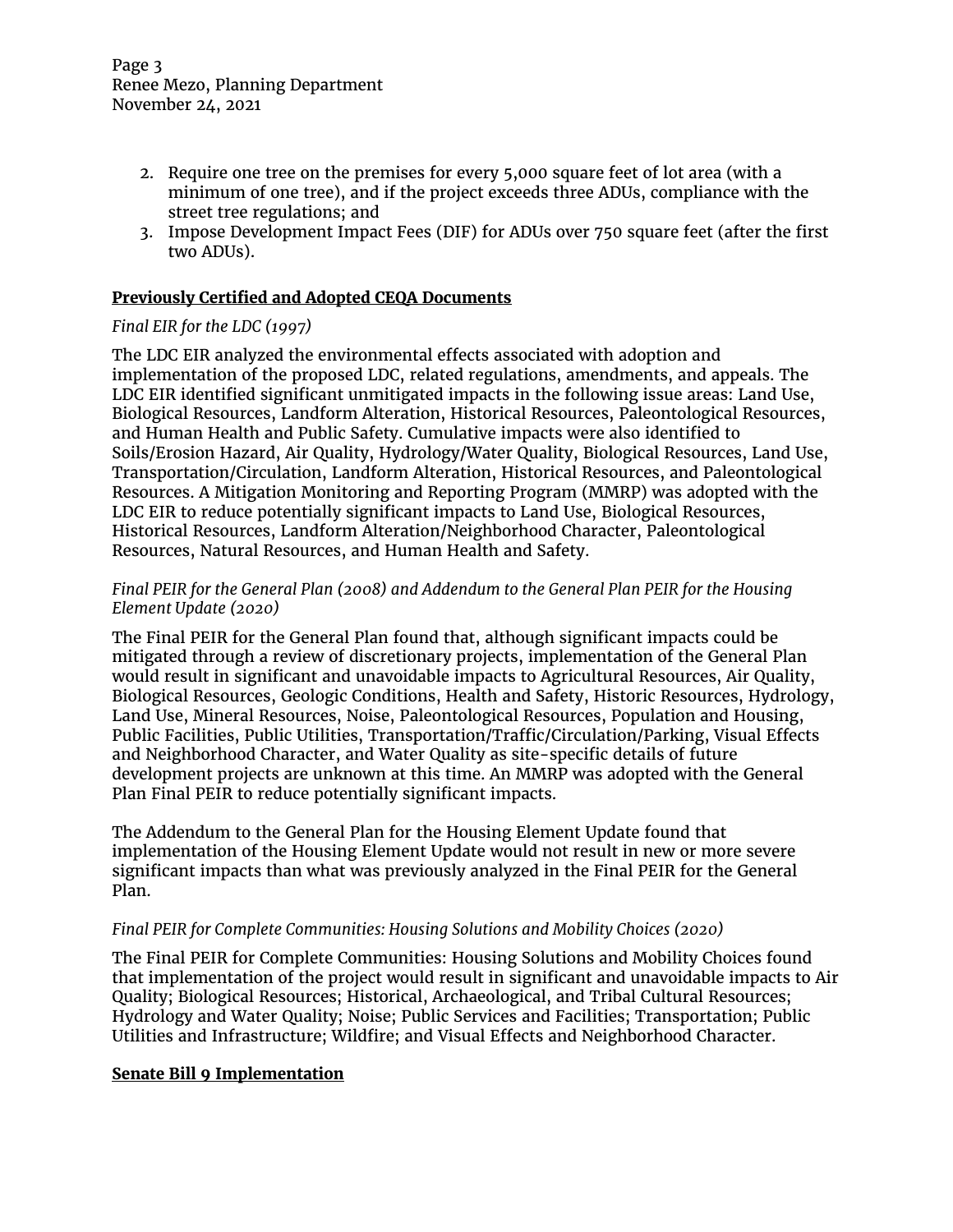Page 4 Renee Mezo, Planning Department November 24, 2021

SB 9 adds Section 65852.21 to the Government Code, which allows a second unit to be built on a single-family zoned lot ministerially. Section 65852.21(j) states, "A local agency may adopt an ordinance to implement the provisions of this section. An ordinance adopted to implement this section shall not be considered a project under Division 13 (commencing with Section 21000) of the Public Resources Code." SB 9 also adds Section 66411.7 to the Government Code, which allows an urban lot split of one single family zoned lot into two with a ministerial parcel map action. Section 66411.7(n) states, "A local agency may adopt an ordinance to implement the provisions of this section. An ordinance adopted to implement this section shall not be considered a project under Division 13 (commencing with Section 21000) of the Public Resources Code." Thus, the proposed adoption of SDMC Chapter 14, Article 3, Division 13 to implement the provisions of SB 9 is not a project subject to CEQA.

# **CEQA Guidelines Section 15162 Criteria**

CEQA Guidelines Section 15162 states:

When an EIR has been certified or an ND adopted for a project, no subsequent EIR shall be prepared for that project unless the lead agency determines, on the basis of substantial evidence in the light of the whole record, one or more of the following:

- (1) Substantial changes are proposed in the project which will require major revisions of the previous EIR or negative declaration due to the involvement of new significant environmental effects or a substantial increase in the severity of previously identified significant effects;
- (2) Substantial changes occur with respect to the circumstances under which the project is undertaken which will require major revisions of the previous EIR or Negative Declaration due to the involvement of new significant environmental effects or a substantial increase in the severity of previously identified significant effects; or
- (3) New information of substantial importance, which was not known and could not have been known with the exercise of reasonable diligence at the time the previous EIR was certified as complete or the Negative Declaration was adopted, shows any of the following:
	- (A) The project will have one or more significant effects not discussed in the previous EIR or negative declaration;
	- (B) Significant effects previously examined will be substantially more severe than shown in the previous EIR;
	- (C) Mitigation measures or alternatives previously found not to be feasible would in fact be feasible, and would substantially reduce one or more significant effects of the project, but the project proponents decline to adopt the mitigation measure or alternative; or
	- (D) Mitigation measures or alternatives which are considerably different from those analyzed in the previous EIR would substantially reduce one or more significant effects on the environment, but the project proponents decline to adopt the mitigation measure or alternative.

None of the three criteria listed above has occurred, therefore the Environmental Policy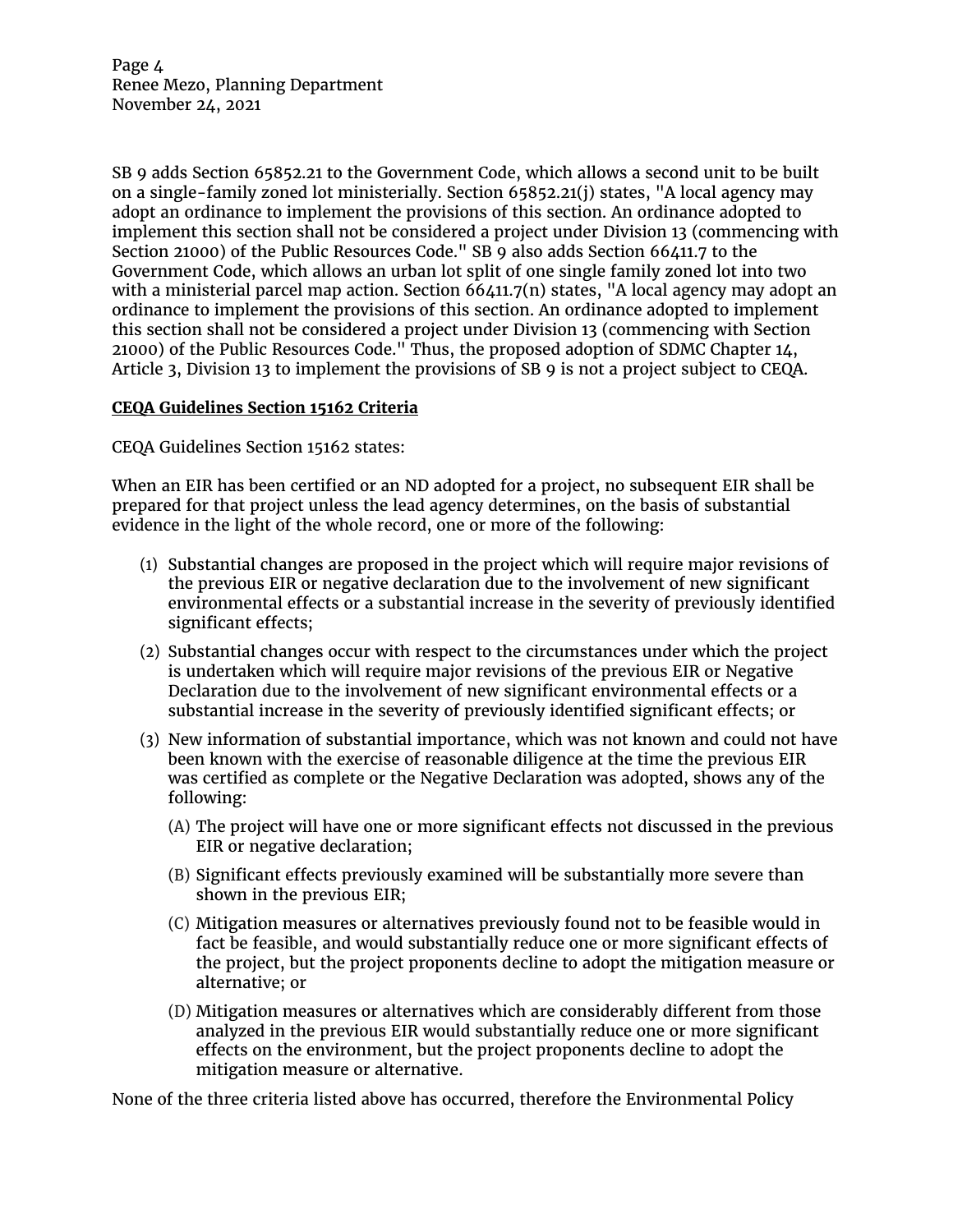Page 5 Renee Mezo, Planning Department November 24, 2021

Section of the Planning Department has determined that there is no need to prepare subsequent or supplemental environmental documents for the project.

## **CEQA Guidelines Section 15162 Consistency Evaluation**

# *Final EIR for the LDC (1997)*

The Final EIR for the LDC anticipated that regular updates of the LDC would need to occur to improve the clarity of the regulations; ensure objectivity, consistency, and predictability in the regulations; and allow for adaptability in tailoring the regulations to fit the City's needs. The proposed Project meets the goals of the LDC through amendments which provide consistency with State law and incentivize the development of affordable housing to address the City's critical housing needs. For example, the proposed amendment for Live/Work Flexibility improves the clarity of the City's regulations regarding Live/Work units and allows for flexibility within the regulations to encourage more opportunities for residents to work from home. In addition, the amendments to the City's ADU/JADU Regulations also improve the clarity of the City's regulations and allow for flexibility within the regulations to encourage the construction of ADUs and JADUs. Thus, the proposed amendments would not result in new or more severe significant impacts than what was previously identified in the Final EIR of the LDC.

# *Final PEIR for the General Plan (2008)*

The City's General Plan provides a long-range, comprehensive policy framework for how the City will grow and develop and provide public services. The proposed amendments including increasing affordable housing density and incentivizing the construction of housing for families as well as the proposed amendments to the City's ADU/JADU Regulations, will address the City's critical housing needs and will implement the following policies within the City's General Plan:

- LU-C.3. Maintain or increase the City's supply of land designated for various residential densities as community plans are prepared, updated, or amended.
- LU-C.4. Ensure efficient use of remaining land available for residential development and redevelopment by requiring that new development meet the density minimums of applicable plan designations.
- LU-H.1. e. Provide affordable housing opportunities within the community to help offset the displacement of the existing population.
- LU-H.2. Provide affordable housing throughout the City so that no single area experiences a disproportionate concentration.
- LU-H.3 Provide a variety of housing types and sizes with varying levels of affordability in residential and village developments.

Thus, the proposed amendments fall within the scope of the General Plan and would not result in new or more severe significant impacts than what was previously analyzed in the Final PEIR.

# *Addendum to the General Plan Final PEIR for the Housing Element Update (2020)*

The Housing Element of the General Plan provides a coordinated strategy for addressing the comprehensive housing needs of the City. The proposed amendments including incentivizing the construction of ADA accessible housing, increasing affordable housing in TPAs,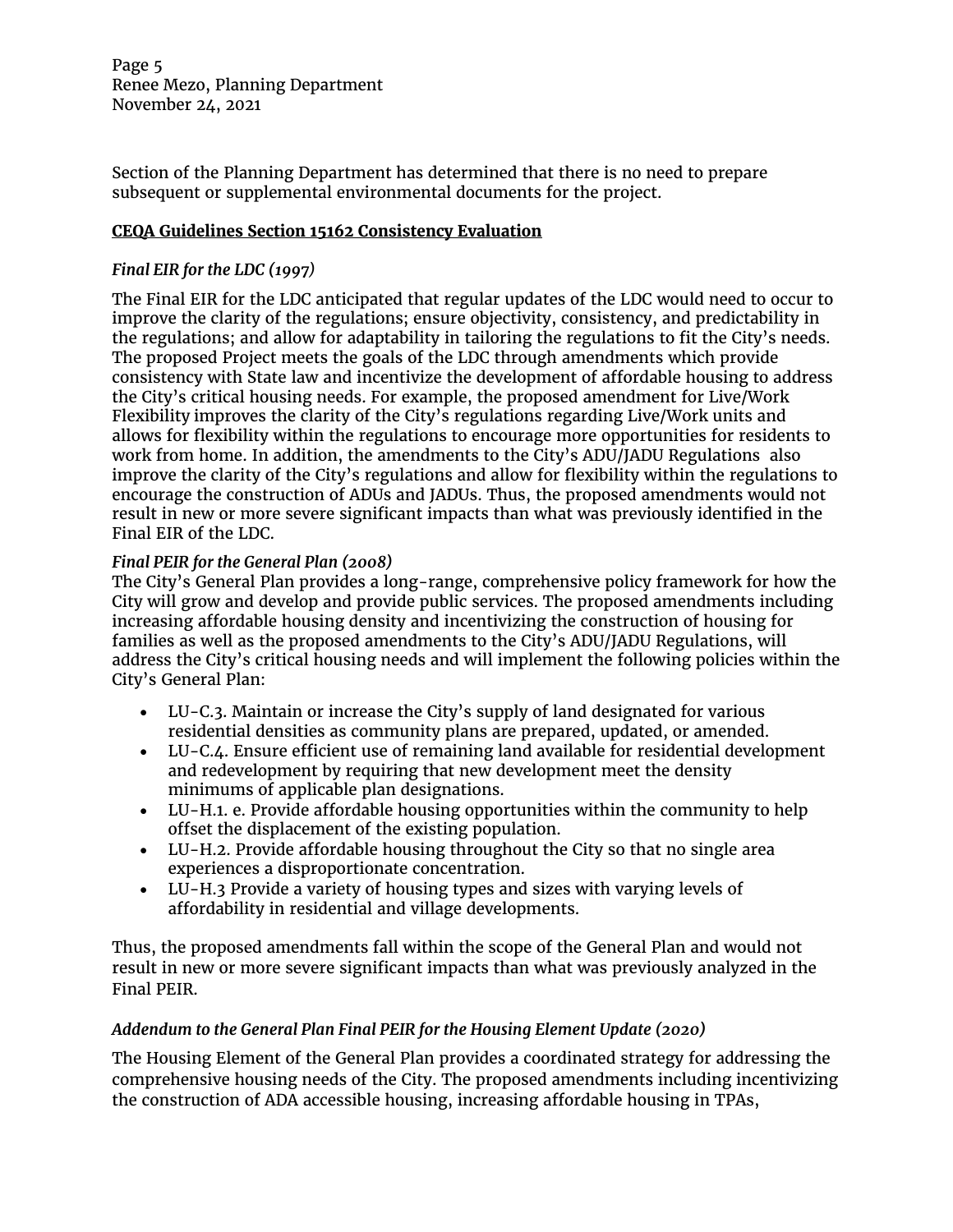increasing construction of housing for families, and promoting an employee housing incentive program, will help implement the Housing Element's following policies:

- HE-C.1 Develop and maintain policies and programs that identify obstacles to building affordable housing, infill housing, and smart growth housing development, and provide regulatory strategies and tools that will streamline the development process.
- HE-C.3 Develop a comprehensive strategy to address the need for more housing near employment centers, serving moderate- to middle-income workers in San Diego, and strive to promote the location of housing proximate to employment and multimodal transportation facilities.
- HE-C.11 Allow densities that exceed ranges defined in the zone for projects using State bonus provisions and for projects within designated TPAs.
- HE-I.4 Emphasize the need for affordable housing options for seniors and people with disabilities and / or special needs near transit, healthcare services, shopping areas, and other amenities.
- HE-I.12 Include policies in each community plan, as it is updated, that encourage the development of affordable housing and its location close to transit, employment centers, opportunity areas, and resource-rich areas.
- HE-A.4 Allow residential densities that exceed the ranges defined in the General Plan and community plans for projects using State density bonus provisions (including senior housing and affordable housing) and City housing incentive programs.
- HE-A.5 Identify and evaluate options to increase housing opportunities in areas planned and zoned for single-family residential densities.
- HE-B.2 Administer initiatives that prioritize affordable housing, especially units that are easier and faster to build.
- HE-C.1 Develop and maintain policies and programs that identify obstacles to building affordable housing, infill housing, and smart growth housing development, and provide regulatory strategies and tools that will streamline the development process.
- HE-C.2 Create and promote programs and incentives that stimulate the production of new units across all household incomes, ages, types, and needs.
- HE-C.5 Consider developing a program that incentivizes development of housing with three or more bedrooms to accommodate large households.
- HE-C.11 Allow densities that exceed ranges defined in the zone for projects using State density bonus provisions and for projects within designated TPAs.
- HE-E.6 Support research efforts of the State and other agencies to identify and adopt new construction methods and technologies to facilitate affordable housing and energy efficiency.
- HE-E.11 Support the provision of an array of housing for persons with physical and developmental disabilities.
- HE-I.1 Promote affordable alternative forms of housing, including those that offer opportunities for economies of scale and shared facilities and services.
- HE-I.4 Emphasize the need for affordable housing options for seniors and people with disabilities and / or special needs near transit, healthcare services, shopping areas, and other amenities.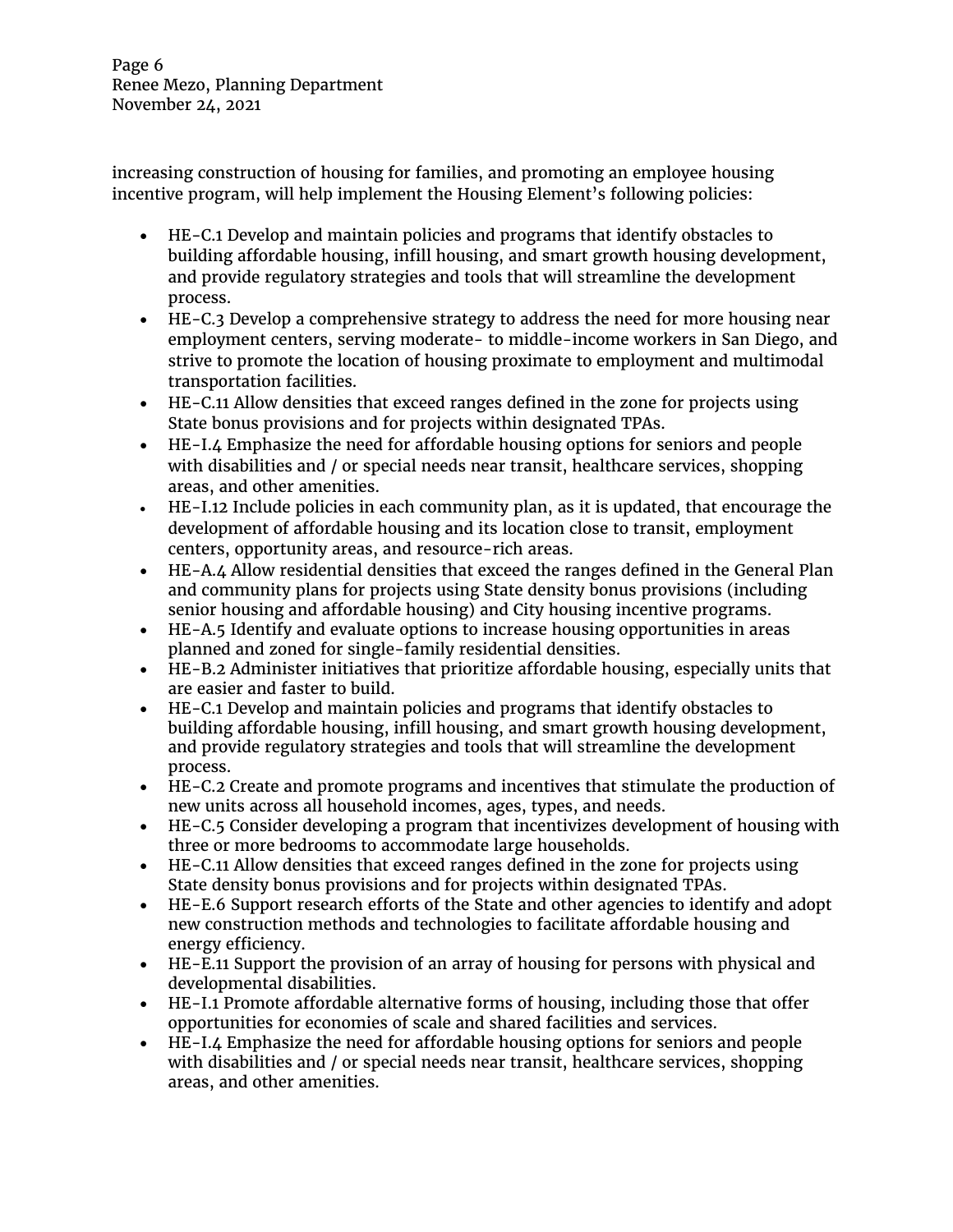Page 7 Renee Mezo, Planning Department November 24, 2021

- HE-I.7 Utilize the City's regulatory powers (e.g., land use and fees) to increase affordable and accessible housing.
- HE-I.8 Support research efforts by the State and other agencies to identify and adopt new construction methods and technologies to facilitate affordable housing development.
- HE-K.4 Identify new ways to leverage public dollars allocated for affordable housing to maximize revenues for expanding housing resources.
- HE-N.2 Deter practices that decrease the City's affordable housing supply.
- HE-R.1 Develop campaigns that raise awareness about the importance of and need for housing and affordable housing citywide.

Thus, the proposed amendments fall within the scope of the General Plan Housing Element Update and would not result in new or more severe significant impacts than what was previously analyzed in the Addendum to the General Plan Final PEIR for the Housing Element Update.

# *Final PEIR for Complete Communities: Housing Solutions and Mobility Choices (2020)*

The Final PEIR for Complete Communities: Housing Solutions and Mobility Choices analyzed the environmental impacts associated with implementing the Housing Solutions Program, which would permit increasing density to allow for the development of more housing units within TPAs. The amendments for the Employee Housing Incentive Program and Affordable Housing in All Communities involve increasing development and allowing for affordable housing in TPAs, which would be consistent with what was analyzed in the Final PEIR. The proposed amendments also meet the following Housing Solutions and Mobility Choices Program goals and objectives:

- Focus housing construction in multi-family and mixed-use commercial areas served by transit in TPAs.
- Remove regulatory barriers to housing at all income levels, especially low, very low, median, and moderate-income households.
- Identify and make available for development adequate sites to meet the City's diverse housing needs.
- Incentivize new construction of all types of multi-family housing, with an emphasis on affordable housing units.
- Implement the City's General Plan to achieve planned residential buildout and meet the City's Regional Housing Needs Assessment (RHNA) targets.

Thus, the proposed amendments fall within the scope of the Complete Communities: Housing Solutions and Mobility Choices Programs and would not result in new or more severe significant impacts than what was previously analyzed in the Final PEIR.

# **Conclusion**

The Environmental Policy Section has reviewed the proposed amendments included within the Housing Action Package and conducted a consistency evaluation pursuant to CEQA Guidelines Section 15162. Implementation of the proposed amendments will not result in new significant direct, indirect, or cumulative impacts over and above those disclosed in the abovementioned environmental documents.